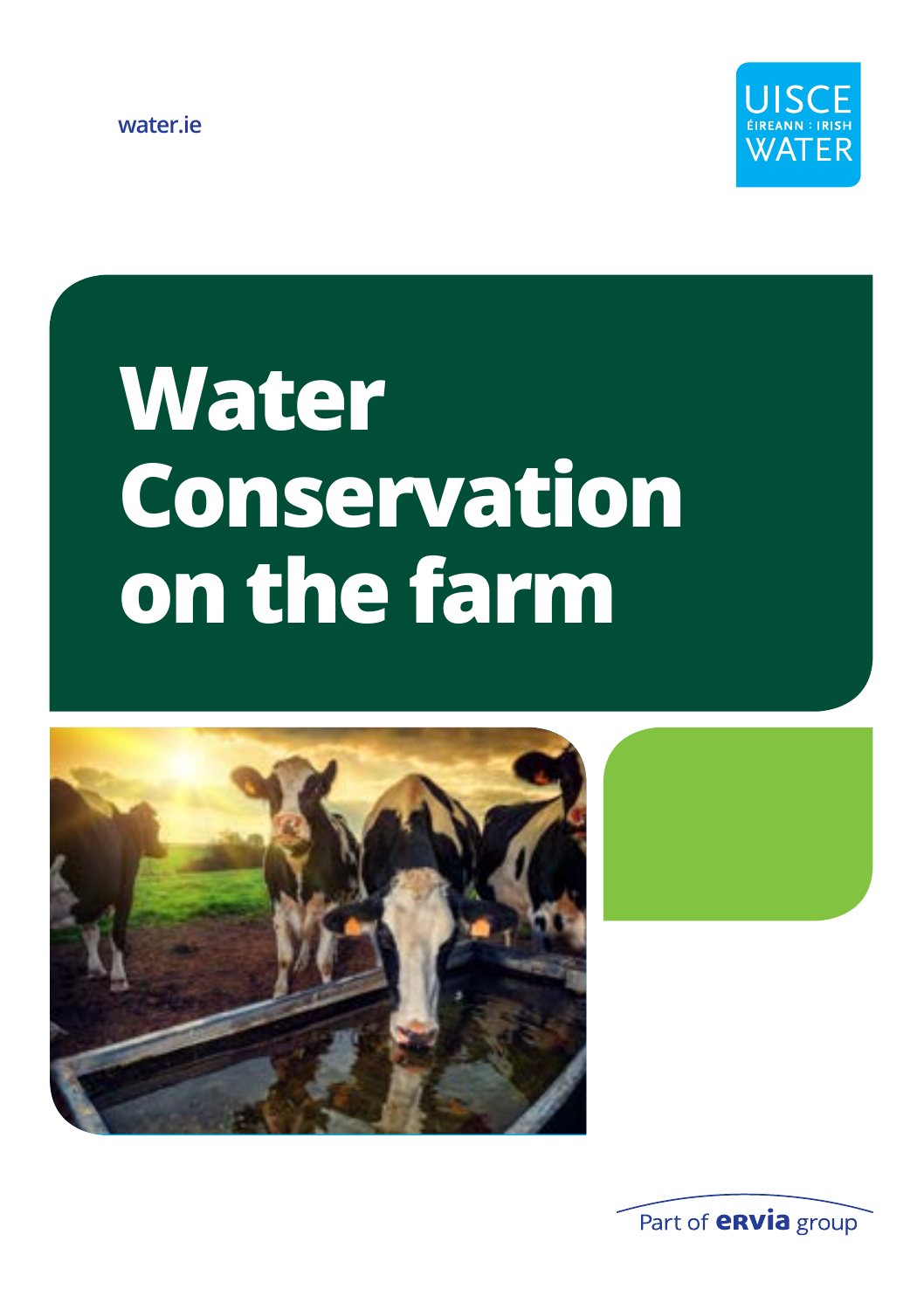#### **Contact details**

Please have your 10 digit Irish Water account number to hand when you phone. If you have any questions or need more information please contact us.

|  | Web: www.water.ie       | <b>Irish Water</b>                                  |
|--|-------------------------|-----------------------------------------------------|
|  | <b>Twitter: @IWCare</b> | <b>PO Box 448</b>                                   |
|  |                         | Email: business@water.ie South City Delivery Office |
|  |                         | <b>Cork City</b>                                    |

**Billing and general queries** 9am–5.30pm Mon-Fri Telephone: **Callsave 0818 778 778** or **+353 1 707 2827**

**Water supply queries and emergencies** 24 hours a day, 7 days a week Telephone: **Callsave 1800 278 278** or **+353 1 707 2828**

Please note that the rates charged for 1850 (Callsave and 1890 (LoCall) numbers may vary across different service providers. Calls made using mobiles may be more expensive.

**Safeguarding our water for our future**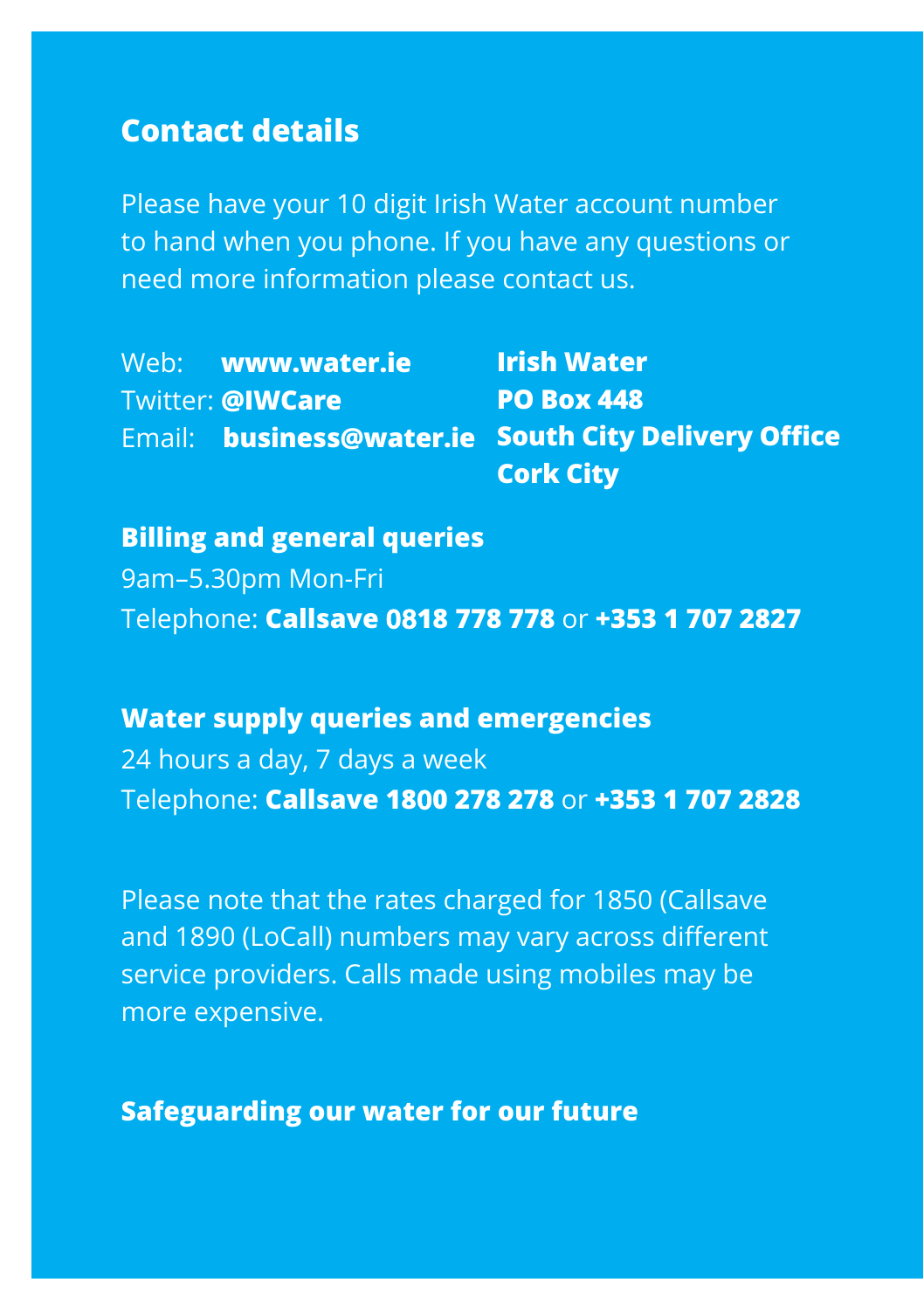## **Water Conservation on the farm**

Just as water is crucial to everyday life, it is also key to the operation of a thriving agriculture industry in Ireland.

With water shortages reaching critical levels and water restrictions in place across many of our farming regions, there is an urgent need to manage water effectively and sustainably.

We want to support the farming community to conserve water in order to protect the local water supply to farms and livestock while also making savings on annual water bills.

**Here are some simple ways to help conserve water on the farm and reduce water bills:**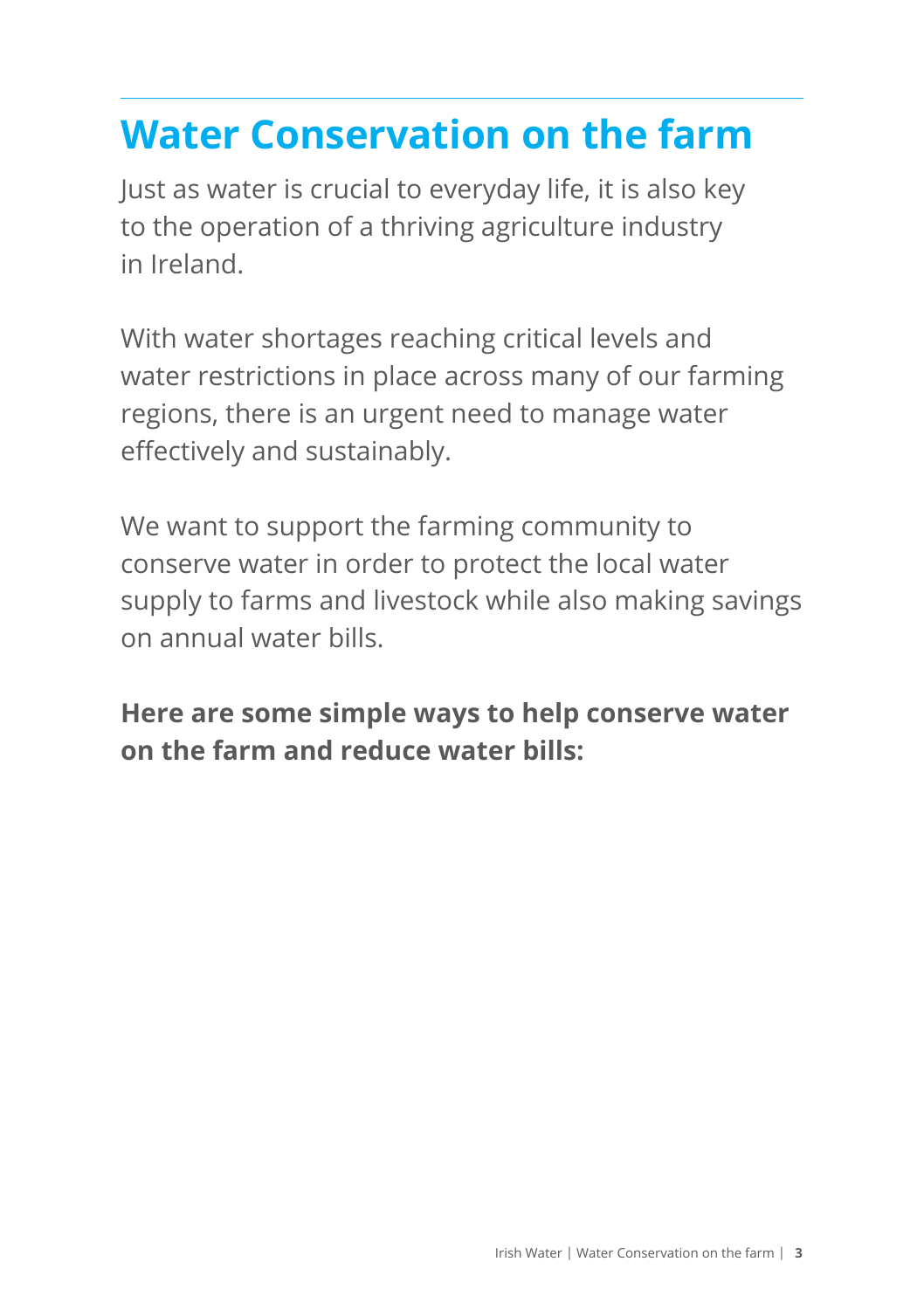#### **Detect leaks**



**Check your water meters (including remote ones) on a regular basis to identify possible leaks.** Do an overnight test using your meter when little or no water is being consumed and if the night usage is unusually high or the counter is still running when everything is turned off, you may have a leak.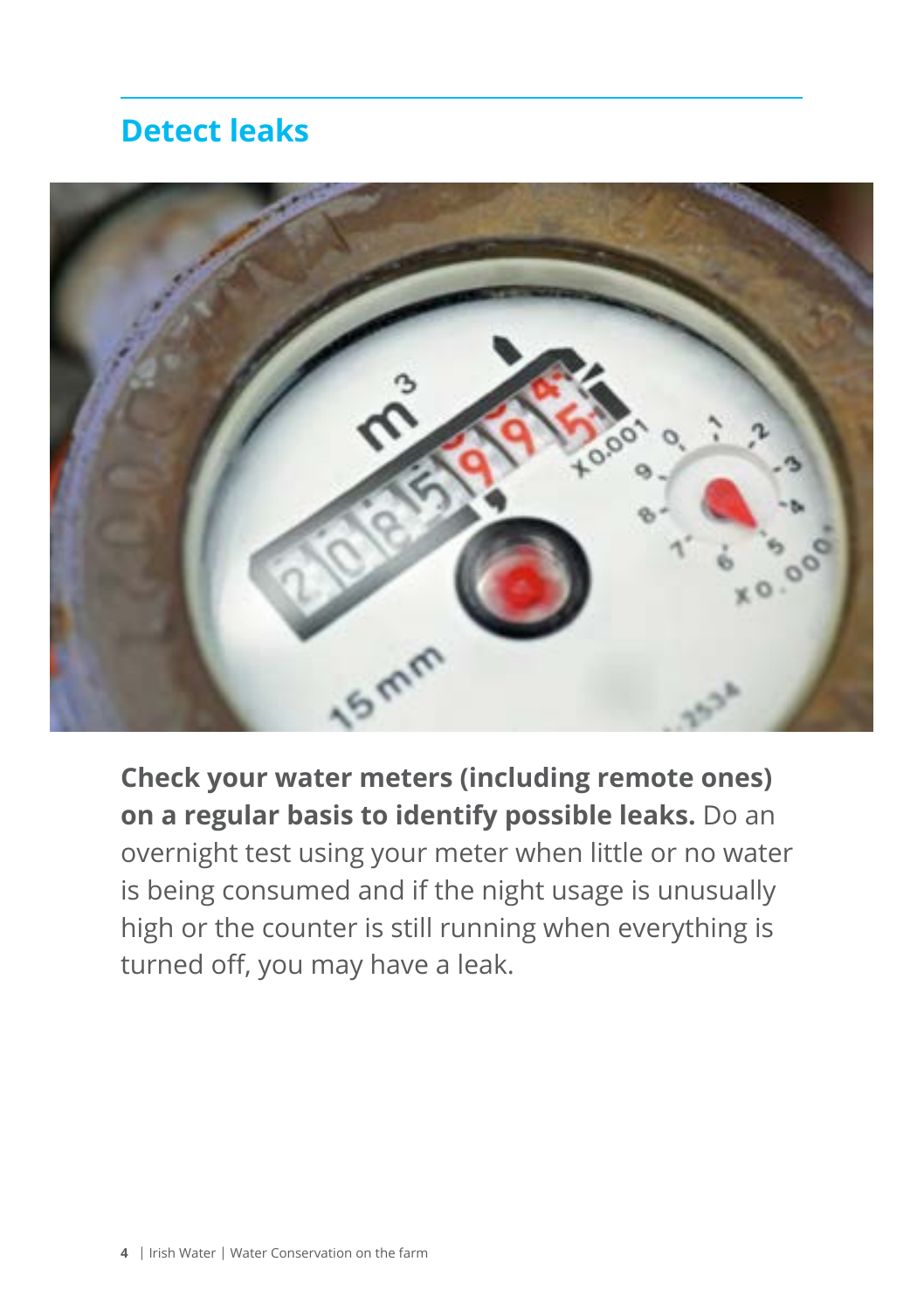#### **Carry out visual checks along your private pipework on the farm to detect leaks regularly.**

Inspect the ground above your pipes for visible signs of leaks such as unusually damp ground, lusher than expected vegetation (sign of recent leak) or reduced community / rush vegetation (consequence of a longterm leak).

**Suspect a leak on your pipework?** You can further investigate by shutting off sections of your network to assess the change in flow. Wet drains after a period without rain can indicate blockages or water from a leak may be flowing into them.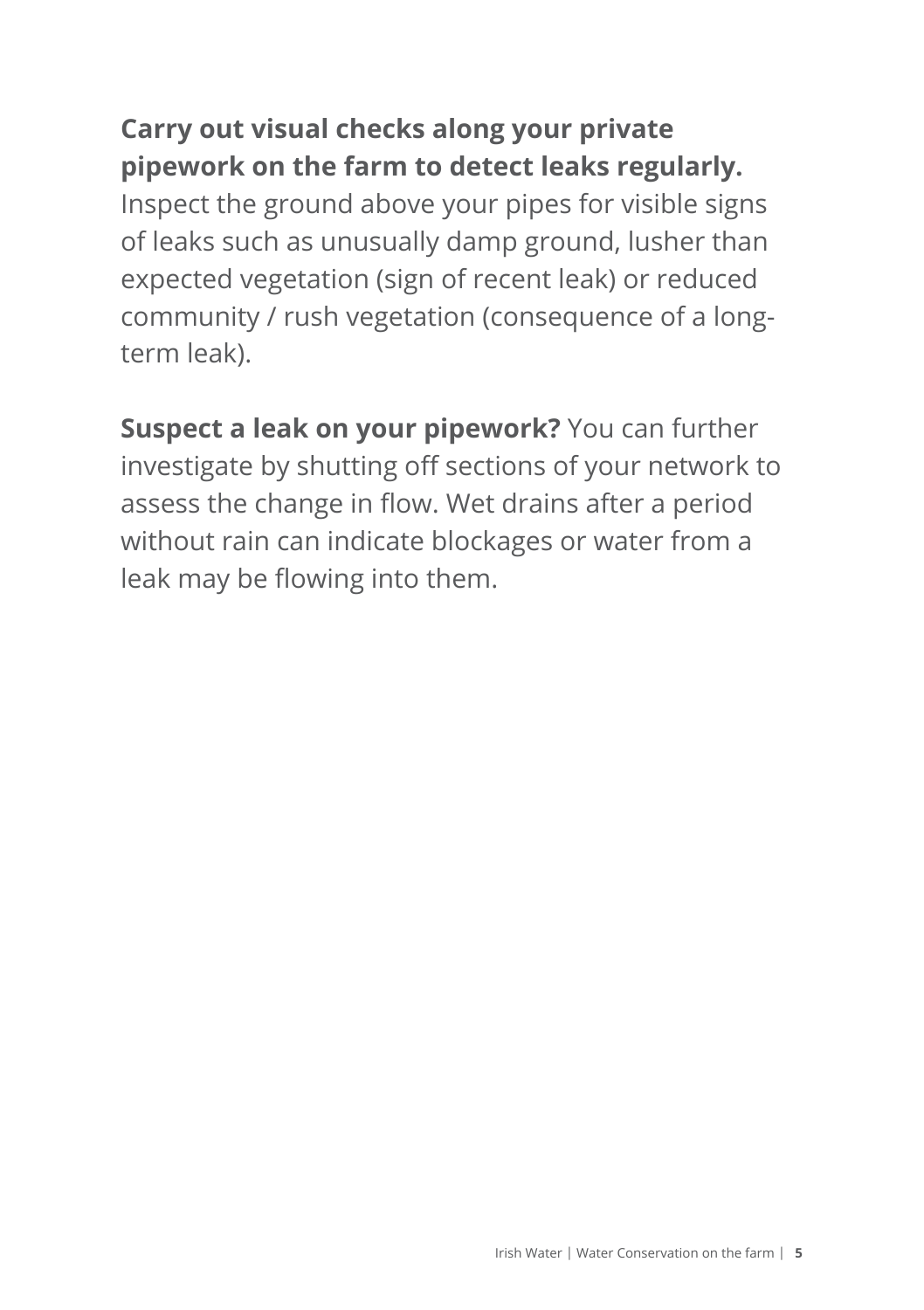#### **Take action to conserve water**



**Watch out for overflowing drinking troughs as they waste significant amounts of water.** Adjust the ball valves to lower the float or replace faulty parts. Drain and cover troughs when they are not being used during the winter to avoid frost damage.

**Fix dripping taps and hosepipes** around the farm promptly by replacing washers and repair overflows to avoid water wastage.

#### **Do not leave taps and hosepipes unattended** when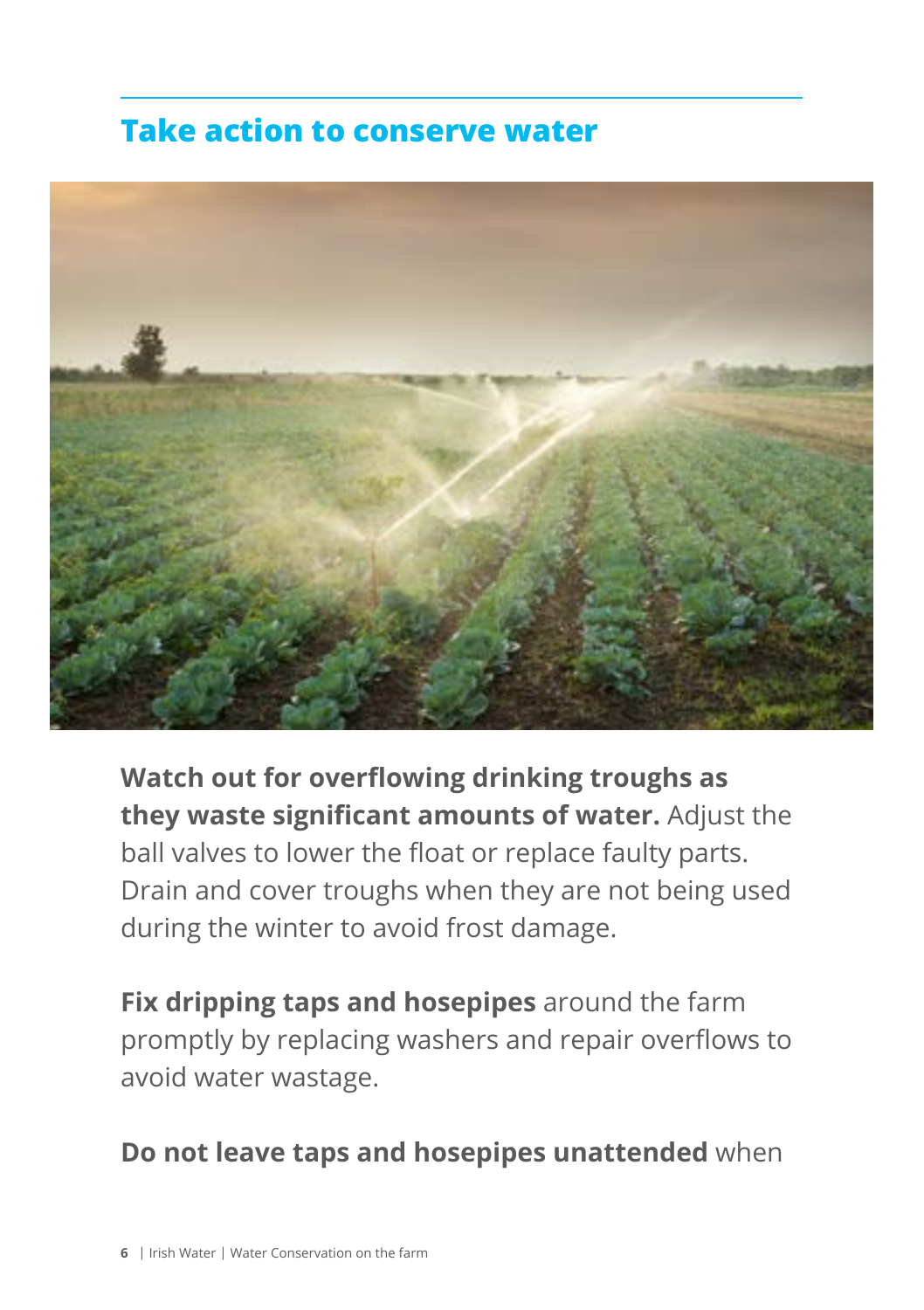running or fit automatic shut-off valves. The higher the water pressure, the more water is wasted when a leak develops. Where possible, use control valves at strategic points across your water network.

**Save water when cleaning the yard by using drycleaning techniques,** such as scrapers and brushes to remove solid waste from yards and pens before hosing. You can also use a small amount of water (e.g. one bucket) to pre-soak waste before cleaning.

**Consider Rainwater Harvesting** - rain from the roofs of farm buildings can be used for a variety of activities such as washing down yards. Consider the level of rain water quality required for specific water uses on the farm (e.g. plant nurseries and field irrigation) and the surfaces and contamination risks before you consider installing appropriate rain water harvesting, treatment (filtration and UV) and storage systems.

**Recycle clean plate cooler water on dairy farms** - you can divert it to a tank and use it for parlour washing.

**Water your crops efficiently** by irrigating at the right time of day to meet crops needs and reduce losses through evaporation; use the correct pump/pipe size, do not irrigate when it is windy and consider irrigating at night to reduce further losses through evaporation.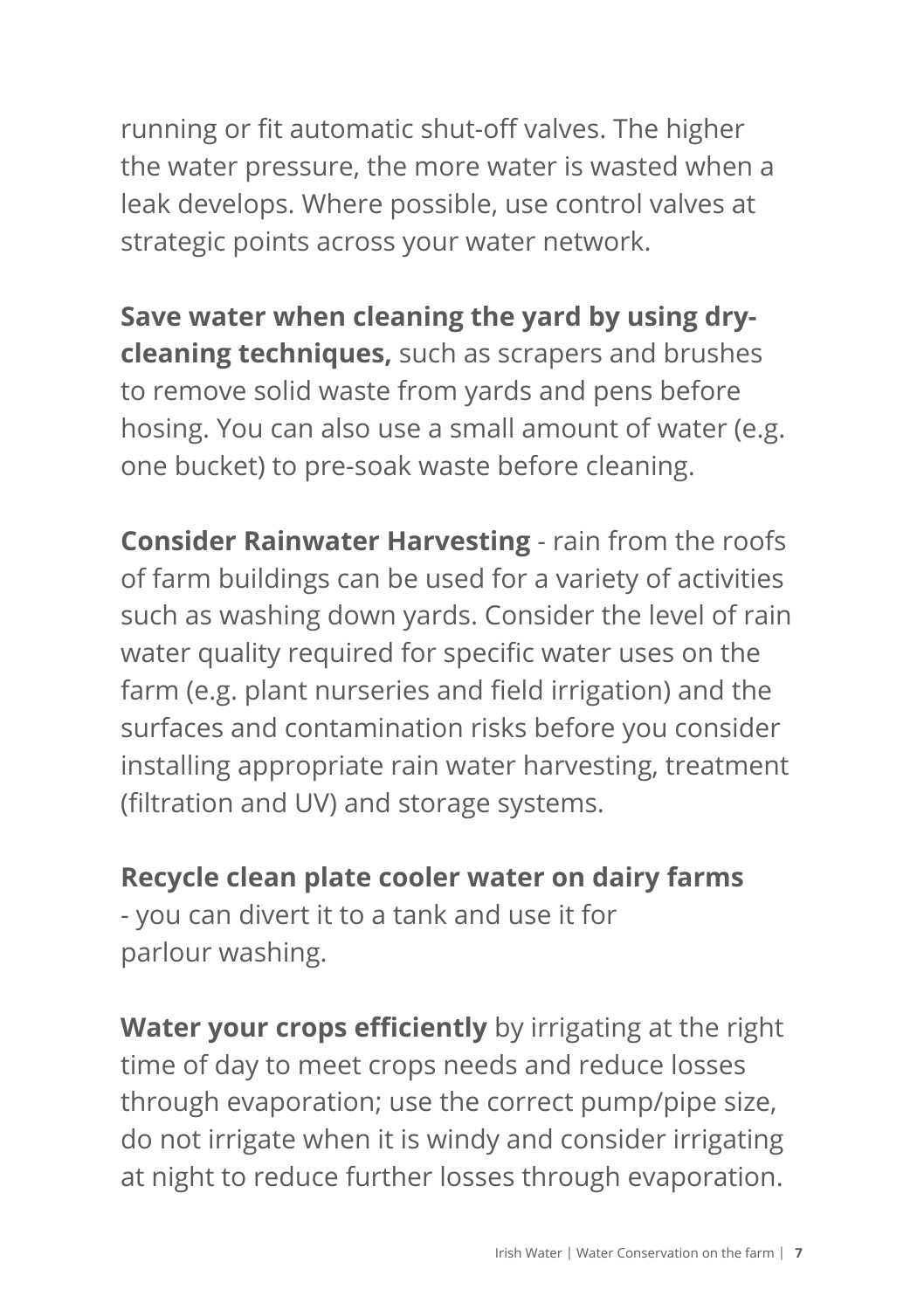#### **Take action to protect water**



**Avoid contamination of surface waters by reducing or eliminating access to livestock** by fencing off watercourses. Pollution containing animal faeces can affect the water environment, nutrients and soil. Destroyed bankside vegetation can also contribute to flooding.

**Be aware of the risk of the Cryptosporidium parasite contaminating water** - it is very high when animals have direct access to water – which can cause severe diarrhoea in humans and animals. Provide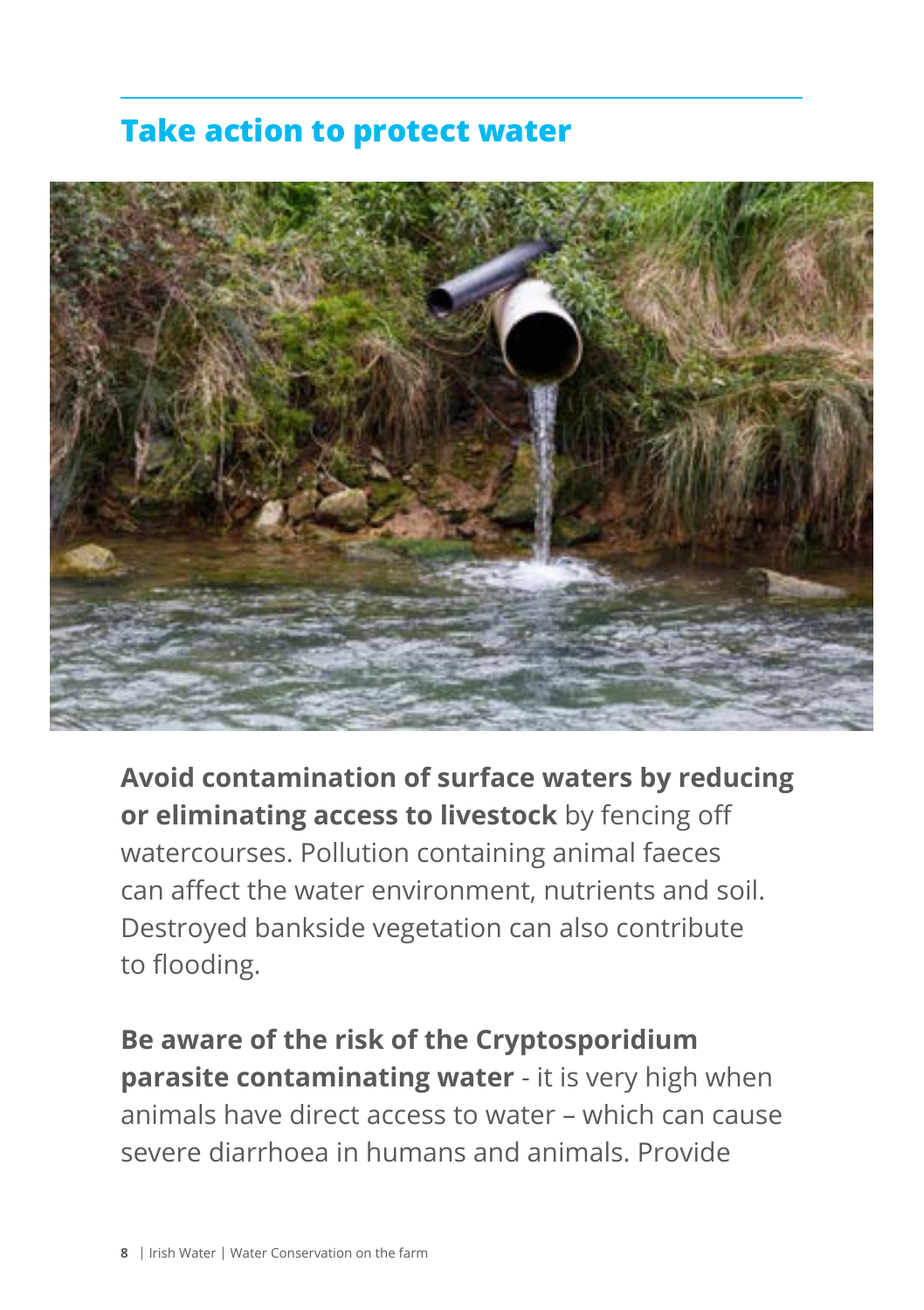livestock with alternative drinking arrangements such as pasture pumps and troughs.

**Avoid risk of soiled water runoffs** to surface waters when placing troughs. Keep troughs 20m away from boreholes and wells, avoid placing them near fissured limestone and prevent poaching. In addition, establish buffer zones alongside all watercourses during crop production.

**Maintain slurry tanks and ensure adequate storage** throughout the closed period, ensure effluent is collected and stored from silage pits and that bales are stored 10m away from a watercourse.

**Be mindful of regulations** around the spreading of chemical fertiliser, pesticides, livestock manure, other organic fertilisers and soiled water. Avoid land spreading during prohibited periods, unsuitable weather conditions (e.g. waterlogged, flooded and frozen land) and keep within overall maximum fertilisation rates for nitrogen and phosphorus.

**Make sure pesticide/fertiliser stores are secure** and located more than 10m away from watercourses and/or drains. Do not apply herbicides, pesticides and chemical fertilisers within 1.5m of waterbodies/ watercourse.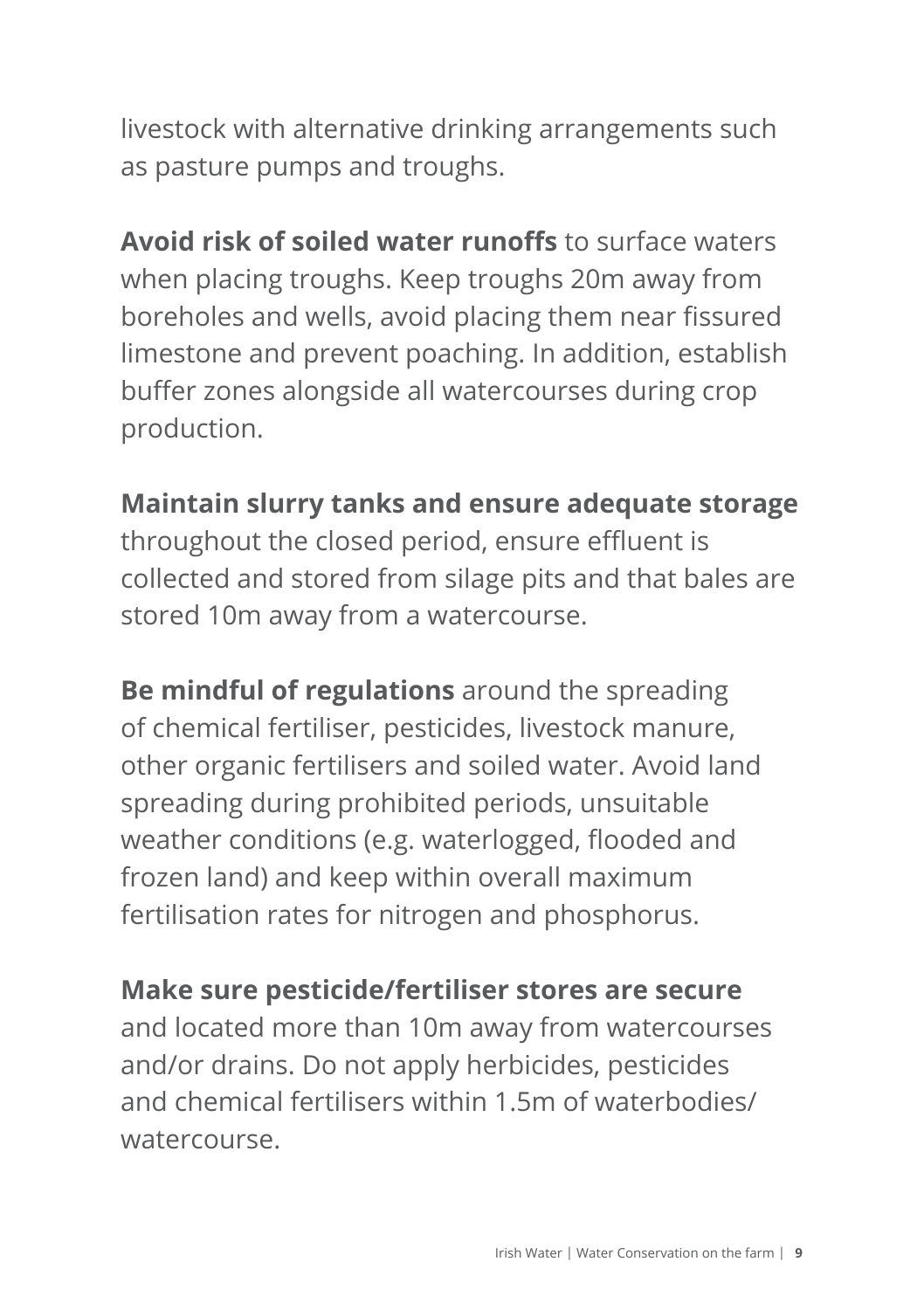### **Reduce pesticide risks**



Take these simple steps to reduce any risks with pesticide:

- **>** Choose the right pesticide product
- **>** Read and follow the product label
- **>** Determine the right amount to purchase and use
- **>** Don't spray if rain or strong wind is forecast in the next 48 hours
- **>** Make sure you are aware of the location of all nearby water courses
- **>** Comply with any buffer zone specified on the product label to protect the aquatic environment. Mark out the specified buffer zone from the edge of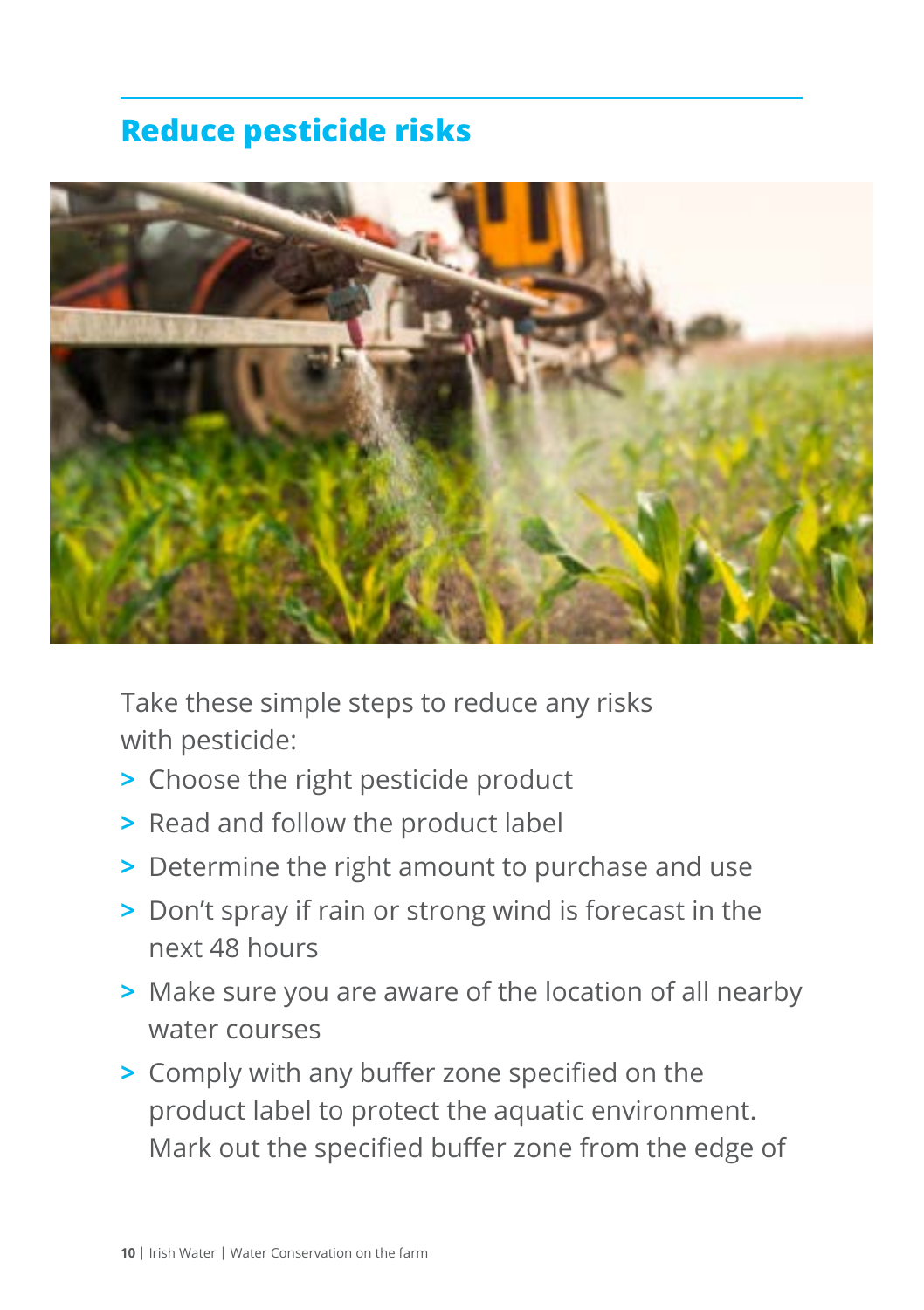the river or lake or other water course

- **>** Never fill a sprayer directly from a water course or carry out mixing, loading or other handling operations beside a water course
- **>** Avoid spills, stay well back from open drains and rinse empty containers 3 times into the sprayer.
- **>** Store and dispose of pesticides and their containers properly.

For more helpful tips and advice, please visit **https://www.water.ie/businessconserve**